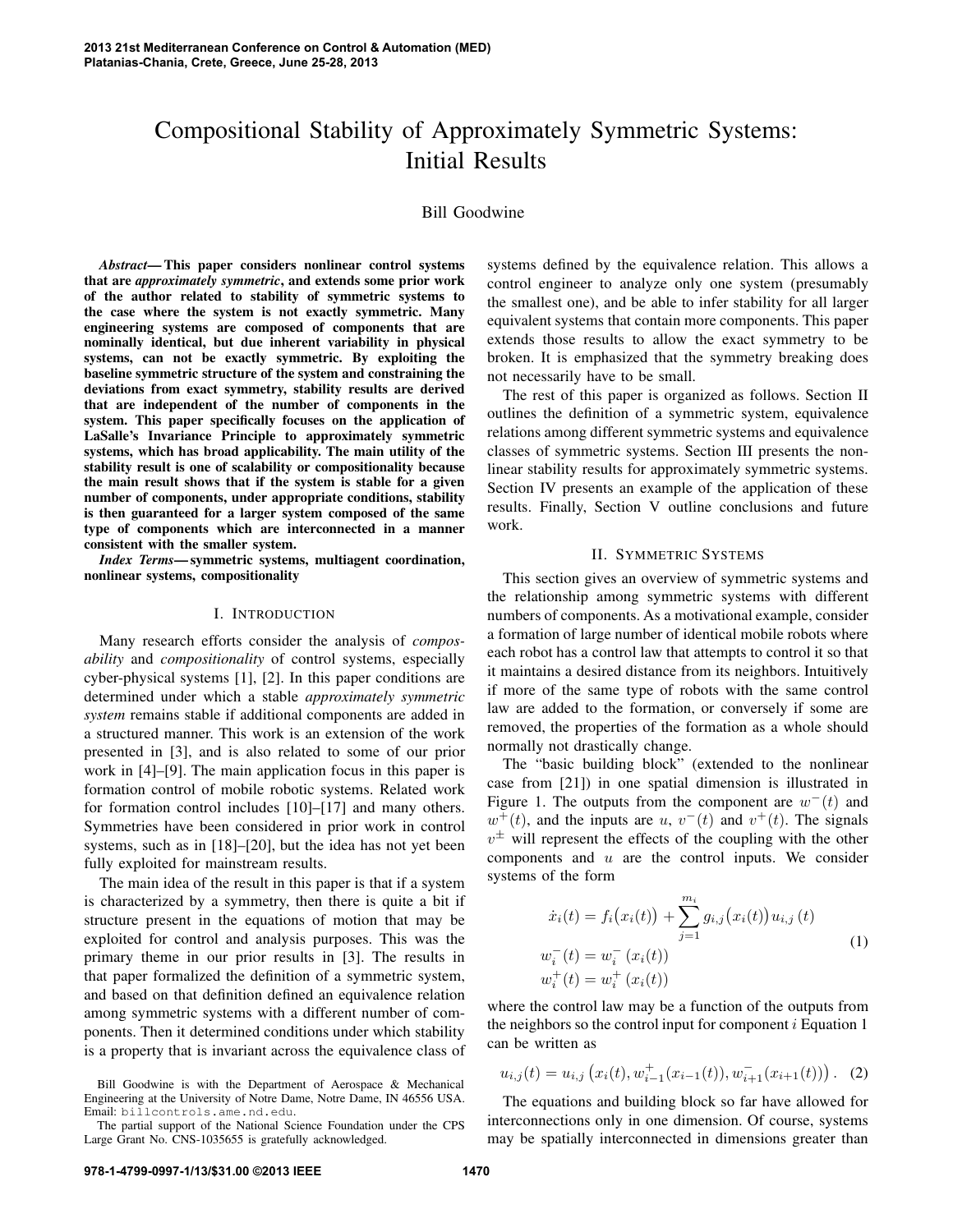

Fig. 1. System building block in one spatial dimension.



Fig. 2. System topology for Example 2.

one or with a different type of periodicity, as is illustrated in Figure 2, which illustrates that interconnections are not necessarily limited to connections with only two neighbors in each dimension. To generalize this, the types of systems considered in this paper will have components that are members of groups. Recall, a *group* is a set, G with

- 1) a binary associative operation,  $\sigma: G \times G \to G$ ,
- 2) an identity element e such that  $\sigma(e, g) = \sigma(g, e) = g$ for all  $q \in G$ , and
- 3) for every  $g \in G$  there exists an element  $g^{-1} \in G$  such that  $\sigma(g, g^{-1}) = \sigma(g^{-1}, g) = e$ .

Let  $|G|$  denote the number of elements in a set  $G$ .

If X is a subset of a group  $G$ , then the smallest subgroup of G containing X is called the *subgroup generated by* X. For simplicity, for the rest of this paper we will assume that if  $s \in X$ , then  $s^{-1} \in X$  as well. We will use a "multiplication" notation instead of  $\sigma$  for the operation, *i.e.*,  $g_1 g_2 = \sigma(g_1, g_2)$ . Constraints among the generators are given by *relations* of the form  $s_1s_2...s_m = e$  for  $s_1,...,s_m \in X$ . Finally, we represent systems by a *Cayley graph*, which is a directed graph with vertices that are the elements of a group,  $G$ , generated by the subset  $X$ , with a directed edge from  $g_1$ to  $g_2$  only if  $g_2 = sg_1$  for some  $s \in X$  (see [22] for a more

extensive exposition). In our systems, a edge from node  $q_1$ to  $g_2$  represents that a coupling input to  $g_2$  is equal to an output from  $q_1$ .

*Example 1:* Consider the ring of components illustrated in Figure 2. Each vertex has edges connecting to four other vertices and hence the system is generated by four elements. Let g denote a vertex, *i.e.*,  $g \in \{-2, -1, 0, 1, \ldots, N - 3\} =$ G. Consider the subset of generators  $X = \{-2, -1, 1, 2\}$ , the group operation to be addition between integers and the relation  $s^N = e = 0$ . This relation makes the group operation of addition to be mod  $N$ , and hence the group is the quotient of the set of integers  $\mathbb Z$  where elements of  $\mathbb Z$  that differ by an integer multiple of  $N$  are equivalent. The Cayley graph is illustrated in Figure 2.

For a system on the group  $G$  with the set of generators  $X = \{s_1, s_2, \ldots, s_{|X|}\}\,$ , the state variable corresponding to  $g \in G$  is denoted by  $x_g$ , the set of neighbors of component  $g \in G$  is denoted by  $Xg = \{s_1g, s_2g, \dots, s_{|X|}g\}$ , the states of the neighbors by  $x_{Xg}$  and the states of the neighbors of the neighbors by  $x_{XXg}$ . For a component g, the set of outputs is denoted by  $\{w_9^{s_1}, w_9^{s_2}, \ldots, w_g^{s_i_{X_i}}\}$  and similarly the set of inputs  $\{v_g^{s_1}, v_g^{s_2}, \ldots, v_g^{s_{|X|}}\}$ . Subsequently the definition of a periodically interconnected system will require that  $w_g^s$ , the output from  $g$ , is taken as an input to component  $sg$ . The dynamics of a component,  $g \in G$  are represented by

$$
\dot{x}_g(t) = f_g(x_g(t))
$$
\n
$$
+ \sum_{j=1}^{m_g} g_{g,j}(x_g(t)) u_{g,j}(x_g(t), v_g^{s_1}(t), \dots, v_g^{s_{|X|}}(t))
$$
\n
$$
w_g^s(t) = w_g^s(x_g(t)),
$$
\n(3)

for all  $s \in X$ .

*Definition 1:* Let G be a group with a set of generators, X. A system with components  $g \in \mathcal{I} \subset G$  with dynamics given by Equation 3 has *periodic interconnections on* I if

$$
v_g^s(t) = w_{s^{-1}g}^s(x_{s^{-1}g}(t)),
$$
\n(4)

for all  $g \in \mathcal{I}$  and  $s \in X$ . Furthermore, if

$$
f_{g_1}(x) = f_{g_2}(x), \t g_{g_1,j}(x) = g_{g_2,j}(x), \t (5)
$$
  

$$
w_{g_1}^s(x) = w_{g_2}^s(x), \t m_{g_1} = m_{g_2} = m
$$

for all  $s \in X$ ,  $g_1, g_2 \in \mathcal{I}$ ,  $x \in \mathbb{R}^n$  and  $j \in \{1, \ldots, m\}$ , then I forms an *orbit of symmetric components*. Finally, if the control laws also satisfy

$$
u_{g_1,j}\left(x_1, w_{s_1^{-1}g_1}^{s_1}(x_2), \dots, w_{s_{|X|}^{-1}g_1}^{s_{|X|}}(x_{|X|+1})\right) =
$$

$$
u_{g_2,j}\left(x_1, w_{s_1^{-1}g_2}^{s_1}(x_2), \dots, w_{s_{|X|}^{-1}g_2}^{s_{|X|}}(x_{|X|+1})\right) \quad (6)
$$

for all  $g_1, g_2 \in \mathcal{I}, j \in \{1, \ldots, m\}, s \in X$  and  $(x_1, x_2, \ldots, x_{|X|+1}) \in \mathbb{R}^n \times \mathbb{R}^n \times \cdots \times \mathbb{R}^n$  then the elements of I form a *symmetry orbit*. Such a system with a symmetry orbit is called a *symmetric system on*  $\mathcal{I}$ . If  $\mathcal{I} = G$  it is a *symmetric system on*  $G$ . *symmetric system on* G. ⋄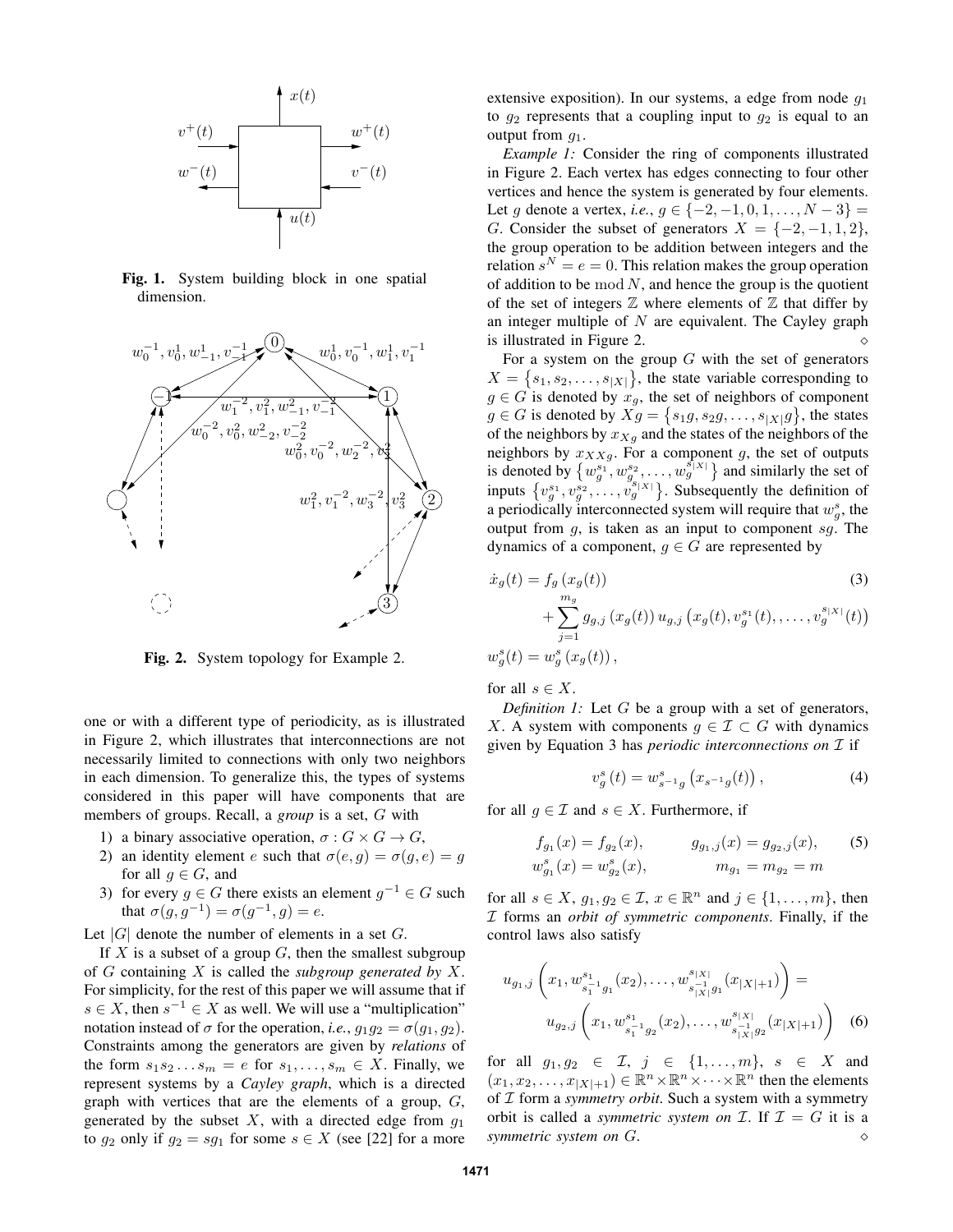*Example 2:* The main example in this paper, which is a variation from [16], is a system of  $N+1$  planar agents with equations of motion for the ith robot given by

$$
\frac{d}{dt} \begin{bmatrix} x_i \\ \dot{x}_i \\ y_i \\ \dot{y}_i \end{bmatrix} = \begin{bmatrix} \dot{x}_i \\ 0 \\ \dot{y}_i \\ 0 \end{bmatrix} + \begin{bmatrix} 0 \\ 1 \\ 0 \\ 0 \end{bmatrix} u_{i,1} + \begin{bmatrix} 0 \\ 0 \\ 0 \\ 1 \end{bmatrix} u_{i,2}. \tag{7}
$$

The goal formation is a regular  $(N + 1)$ -polygon centered at the origin, hence the desired formation distance between components  $i$  and  $j$  is

$$
d_{ij} = \begin{cases} 1, & |i - j| = 1\\ \frac{\sin(\frac{2\pi}{N+1})}{\sin(\frac{\pi}{N+1})}, & |i - j| = 2 \end{cases}
$$

 $\pmod{(N+1)}$  and the desired distance of robot i to the origin is

$$
r_i = \frac{1}{2\sin\frac{\pi}{N+1}}.
$$

Note that there are an infinite number of configurations which satisfy the conditions for "the desired formation" because "the" formation may be rotated about the origin. Take the control law to be

$$
\begin{bmatrix} u_{i,1} \\ u_{i,2} \end{bmatrix} = -\sum_{j} \left[ \frac{\left( \sqrt{(x_i - x_j)^2 + (y_i - y_j)^2} - d_{ij} \right)}{\left( \sqrt{(x_i - x_j)^2 + (y_i - y_j)^2} \right)} (x_i - x_j) \right] - k_d \left[ \frac{\dot{x}_i}{\dot{y}_i} \right] - \left[ \frac{k_o \frac{\sqrt{x_i^2 + y_i^2} - r_i}{\sqrt{x_i^2 + y_i^2} x_i}}{k_o \frac{\sqrt{x_i^2 + y_i^2} - r_i}{\sqrt{x_i^2 + y_i^2}} x_i} y_i \right]
$$
(8)

where  $k_d$  and  $k_o$  are positive constant gains and  $j \in$  $\{i-2, i-1, i+1, i+2\}.$ 

To show that this system has a symmetry orbit where the orbit contains all the robots in the system, first, observe that this system can be represented by the graph illustrated in Figure 2 with  $G = \{-2, -1, 0, 1, 2, \ldots, N - 3\}$ , the group operation to be addition and let  $X = \{-2, -1, 1, 2\}$  with the relation  $s^N = 0$ ,  $N \geq 5$ . Then, the Cayley graph for the system is as illustrated in Figure 2. Also, observe from the control law in Equation 8, the control for robot i depends on its own state as well as the states for robots  $i - 2$ ,  $i - 1$ ,  $i + 1$  and  $i + 2$ , which are equivalent to the four generators. Hence, define each of the outputs for robot  $i$  to be the vector of the robot's position, *i.e.*,  $w_i^s = [x_i \quad y_i]^T$  where  $s \in X = \{-2, -1, 1, 2, \}.$  Define the inputs to component  $i \in \{-2, -1, \ldots, N-3\}$  to be  $v_i^s = [x_{i-s} \quad y_{i-s}]^T$ ,  $s \in$  $\{-2, -1, 1, 2\}$  which satisfies Equation 4. The dynamics, as given in Equation 7 satisfy Equation 5. Finally, the feedback law given in Equation 8 satisfies Equation 6. Because these hold for all  $i \in \{-2, -1, 0, \ldots, N-3\}$  the system has an orbit of symmetric components which contains all the  $\infty$  components in the system.  $\diamond$ 

Now, we will define two systems to be *equivalent* if they have symmetry orbits with identical components which are interconnected in the same manner, but they possibly have a different number of components in the symmetry orbit.

*Definition 2:* Two symmetric systems on the finite groups  $G_1$  and  $G_2$  are *equivalent* if  $G_1$  and  $G_2$  are generated by the same set of generators,  $X$ ,

$$
f_{g_1}(x) = f_{g_2}(x), \qquad g_{g_1,j}(x) = g_{g_2,j}(x),
$$
  

$$
w_{s^{-1}g_1}^s(x) = w_{s^{-1}g_2}^s(x)
$$
 (9)

and

$$
u_{g_1,j}\left(x_1(t), w_{s_1^{-1}g_1}^{s_1}(x_2(t)), \dots, w_{s_{|X|}^{|\mathcal{S}|}g_1}^{s_{|X|}}(x_{|X|+1}(t))\right) =
$$
  

$$
u_{g_2,j}\left(x_1(t), w_{s_1^{-1}g_2}^{s_1}(x_2(t)), \dots, w_{s_{|X|}^{|\mathcal{S}|}g_2}^{s_{|X|}}(x_{|X|+1}(t))\right)
$$
  
(10)

for all  $g_1 \in G_1, g_2 \in G_2, s \in X, x \in \mathbb{R}^n$ ,  $(x_1, x_2, \ldots, x_{|X|+1}) \in \mathbb{R}^n \times \mathbb{R}^n \times \cdots \times \mathbb{R}^n$  and  $j \in$  $\{1, \ldots, m\}$  where  $m = m_{g_1} = m_{g_2}$ . .<br>.<br>.

*Example 3:* Continue Example 2 and consider two systems with components that satisfy Equation 7 and components belonging to

$$
G_1 = \{-2, -1, 0, 1, 2, \dots, N - 3\}
$$
  

$$
G_2 = \{-2, -1, 0, 1, 2, \dots, M - 3\}
$$

where  $M > N$ . Because the dynamics of all the components are identical and the feedback definitions are identical, these systems are equivalent. Both have generating sets  $X =$  ${-2, -1, 1, 2}$  with the only difference being the relation for  $G_1$  is  $s^N = 0$  and the relation for  $G_2$  is  $s^M = 0$ .  $\diamond$ 

For notational convenience, we will concatenate all the states and vector fields from each component into one system description of the form,  $\dot{x}_G = f_G(x_G) + g_G(x_G)u(t)$  where

$$
f_G(x_G) = \begin{bmatrix} f_{g_1}(x_{g_1}) \\ f_{g_2}(x_{g_2}) \\ \vdots \\ f_{g_{|G|}}(x_{g_{|G|}}) \end{bmatrix}, \quad g_G(x_G) = \begin{bmatrix} g_{g_1}(x_{g_1}) \\ g_{g_2}(x_{g_2}) \\ \vdots \\ g_{g_{|G|}}(x_{g_{|G|}}) \end{bmatrix}
$$

and  $x_G = \begin{bmatrix} x_{g_1} & \cdots & x_{g_{|G|}} \end{bmatrix}^T$ .

## III. STABILITY OF APPROXIMATELY SYMMETRIC **SYSTEMS**

This section presents the compositionality stability results for approximately symmetric systems. The results allow us to infer stability of a whole equivalence class of systems based on the stability of one of the members of the class. We first the previous result upon which this work is based. Proposition 1 concerns negative (semi)definiteness of the derivative of a Lyapunov function for each member of an equivalence class of symmetric systems. Then Proposition 3 extends this result to approximately symmetric systems.

*Proposition 1:* Given a symmetric system on a finite group  $G$  with generators  $X$ , assume there is a function  $V_G$  :  $\mathcal{D}_G \rightarrow \mathbb{R}$  that is smooth on some open domain  $\mathcal{D}_G \subset \mathbb{R}^n \times \cdots \times \mathbb{R}^n$  (|G| times) such that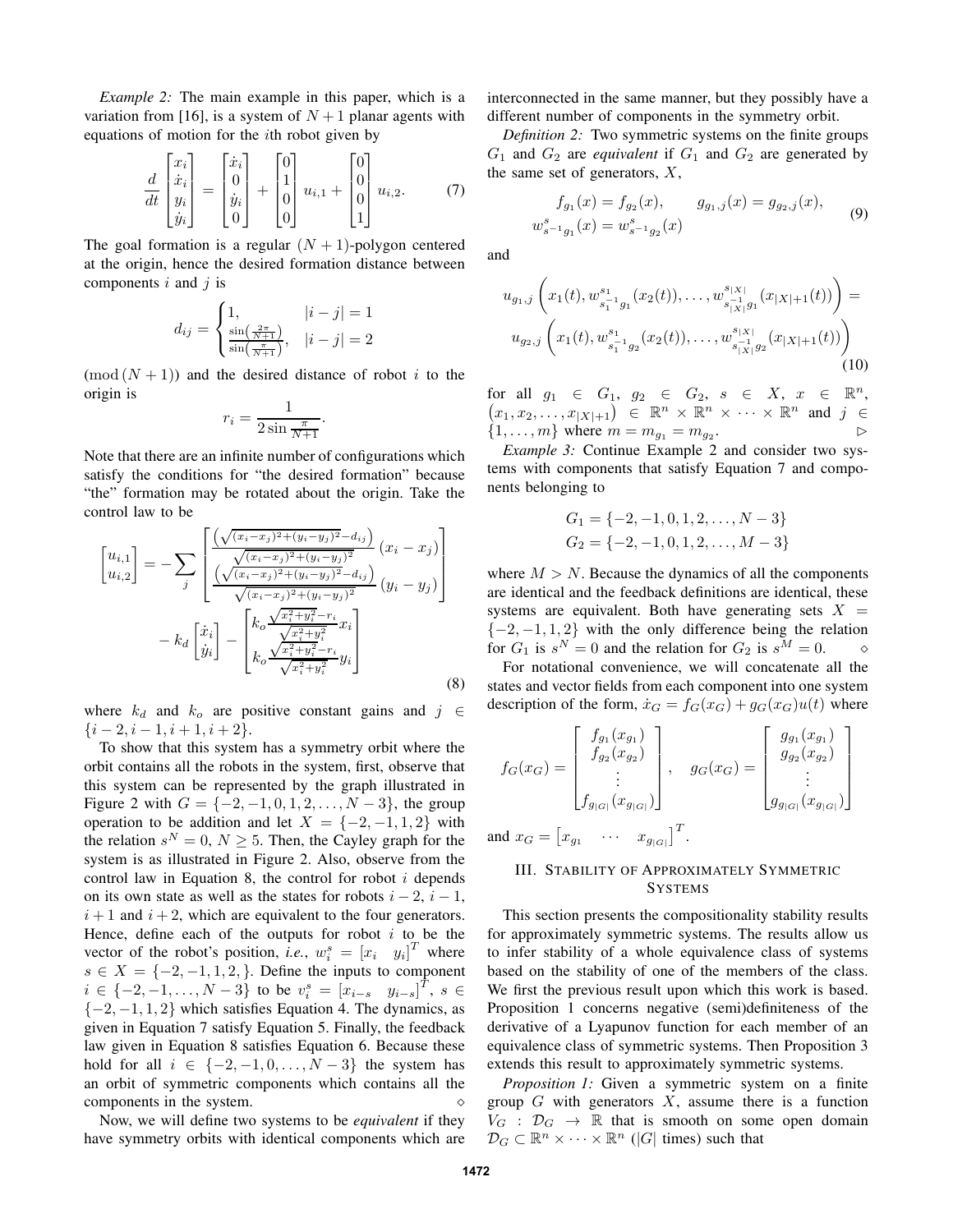1)  $V_G$  may be expressed as the sum of terms corresponding to each component where

$$
V_g: \underbrace{\mathbb{R}^n \times \dots \times \mathbb{R}^n}_{1+|X| \text{times}} \to \mathbb{R}
$$
  
\n
$$
V_G(x_G) = \sum_{g \in G} V_g(x_g, x_{Xg})
$$
 (11)  
\n
$$
= \sum_{g \in G} V_g\left(x_g, w_{s_1^{-1}g}^{s_1}(x_{s_1^{-1}g}), \dots, w_{s_{|X|}^{-1}g}^{s_{|X|}}(x_{s_{|X|}^{-1}g})\right),
$$
 (12)

for all  $x \in \mathcal{D}_G$ ,

2) the individual functions corresponding to each component in G are equal as functions, *i.e.*,

$$
V_{g_1} = V_{g_2} = V \tag{13}
$$

for all  $g_1, g_2 \in G$ , and

3) for any one of the  $g \in G$ ,

$$
\frac{\partial V_G}{\partial x_g}(x_G) \left( f_g(x_g) + \sum_{j=1}^m g_{g,j}(x_g) u_{g,j}(x_g, x_{Xg}) \right) \le 0
$$
\n(14)

for all  $x_G \in \mathcal{D}_G$ .

Then

- 1)  $V_G(x) \leq 0$  for all  $x \in \mathcal{D}_G$  and
- 2) for any equivalent symmetric system on  $\tilde{G}$ , there is a  $V_{\hat{G}}$  such that  $\dot{V}_{\hat{G}} \leq 0$  on some open domain,  $\mathcal{D}_{\hat{G}}$ .

*Proof:* The full details of the proof are omitted and the reader is referred to [3] for the complete proof. The idea is that  $\dot{V}$  is the sum of terms of the form of Equation 14, and the fact that all the terms are negative follows from the symmetry of the system.

This proposition only considers the properties of  $\dot{V}$ , so we must add the necessary additional conditions to the system to be able to infer stability, which is provided by the following.

*Proposition 2:* Given a symmetric system on G and a function  $V_G$  that satisfies the hypotheses of Proposition 1, assume that there exists a positive constant c such that  $\Omega_G =$  ${x_G \in \mathcal{D}|V_G(x_G) \leq c} \subset \mathcal{D}$  is bounded. Also assume there exists  $x_G \in \Omega$  such that for the components  $(x_g, x_{Xg}, x_{XXg})$ of x corresponding to any one of the  $g \in G$ 

$$
\frac{\partial V_G}{\partial x_g}(x_G) \left( f_g(x_g) + \sum_{j=1}^m g_{g,j}(x_g) u_{g,j}(x_g, x_{Xg}) \right) = 0.
$$
\n(15)

Then,

- 1) for the system on G, any solution starting in  $\Omega$ approaches the largest invariant set in the set of points in  $\Omega_G$  where  $V_G = 0$  as  $t \to \infty$ ,
- 2) for any equivalent system on  $\tilde{G}$ , there exists an  $\Omega_{\hat{G}}$ such that as  $t \to \infty$  any solution starting in  $\Omega_{\hat{G}}$ approaches the largest invariant set in the set of points in  $\Omega_{\hat{G}}$  where  $\dot{V}_{\hat{G}} = 0$ .

*Proof:* (Sketch) The first result directly follows from Proposition 1 (which ensures  $\dot{V} \leq 0$ ) and Lasalle's invariance

principle. The second result follows directly from Proposition 1 and Lasalle's invariance principle as long as there exists the set  $\Omega_{\hat{G}}$  that is compact that contains some points where  $\dot{V} = 0$ , which naturally follows from the symmetry of the system. The interested reader is referred to [3] for a complete proof.

The following is the main result of the paper. *Proposition 3:* Consider a system of the form

$$
\dot{x}_g(t) = f_g(x_g(t)) \n+ \sum_{j=1}^{m_g} g_{g,j}(x_g(t)) u_{g,j}(x_g(t), v_g^{s_1}(t), \dots, v_g^{s_{|X|}}(t)) \n w_g^s(t) = w_g^s(x_g(t))
$$

which satisfies the requirements of Definition 1 and the hypotheses of Propositions 1 and 2. Assume that

$$
\frac{\partial V_G}{\partial x_g}(x_G) \left( f_g(x_g) + \sum_{j=1}^m g_{g,j}(x_g) u_{g,j}(x_g, x_{Xg}) \right) \le -c_1 d^2(x, dV_0) \quad (16)
$$

for all  $x_G \in \mathcal{D}_G$  where  $d(x, dV_0)$  represents the distance from a point  $x$  to the set of points where  $\dot{V}$  for the symmetric system equals zero and  $c_1$  is a positive constant.

Given an approximately symmetric system of the form

$$
\dot{x}_g(t) = f_g(x_g(t)) + \sum_{j=1}^{m_g} g_{g,j}(x_g(t)) u_{g,j}(x_g(t), x_{Xg}(t)) + \hat{f}_g(x_g(t)) + \sum_{j=1}^{m} \hat{g}_{g,j}(x_g(t)) u_{g,j}(x_g(t), x_{Xg}(t))
$$
\n(17)

$$
w_g^s(t) = w_g^s\left(x_g(t)\right)
$$

if  $d(x, dV_0)$  represents the distance from a point x to the set of points where  $\dot{V}$  for the symmetric system equals zero, and if there exist positive constants such that

$$
\left\|\frac{\partial V}{\partial x_g}(x_G)\right\| \le c_2 d\left(x, dV_0\right),\qquad(18)
$$

$$
\left\|\hat{f}_g\left(x_g\right) + \hat{g}_g\left(x_g\right)u\left(x_g, x_{Xg}\right)\right\| \le c_3 d\left(x, dV_0\right) \tag{19}
$$

for all  $x_G \in \mathcal{D}_G$  such that  $c_2c_3/c_1 < 1$  then any solution starting in  $\Omega_G$  approaches the largest invariant set in the set of points where  $V_G = 0$  as  $t \to \infty$ . Correspondingly for any equivalent symmetric system, any solution starting in  $\Omega_{\hat{G}}$  approaches the largest invariant set in the set of points where  $\dot{V}_{\hat{G}} = 0$  as  $t \to \infty$ .

*Proof:* The only thing needed in order to utilize Proposition 1, is to ensure that Equation 14 is satisfied. For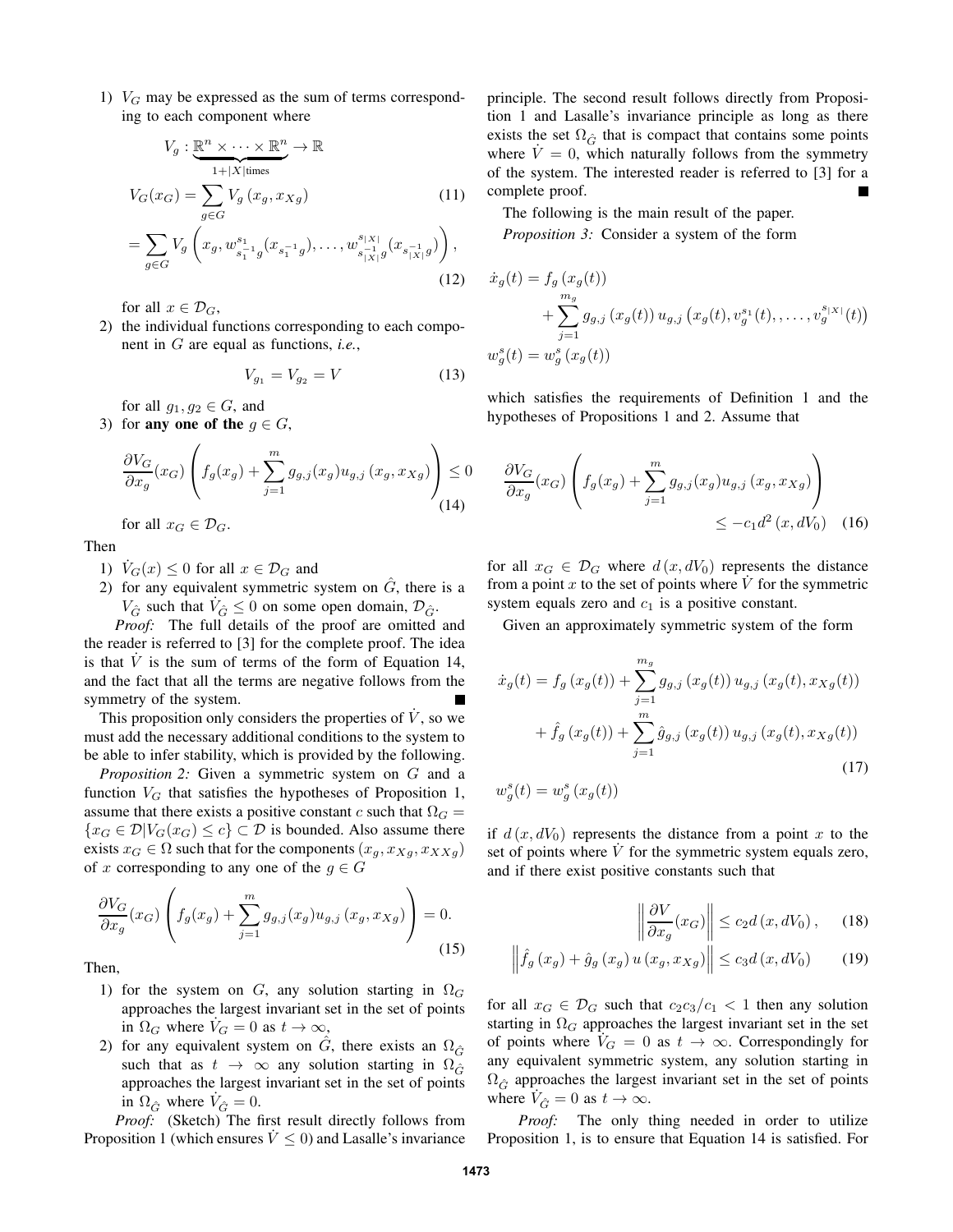the approximately symmetric system

$$
\frac{\partial V_G}{\partial x_g}(x_G) \cdot \left( f_g(x_g(t)) + \sum_{j=1}^{m_g} g_{g,j}(x_g(t)) u_{g,j}(x_g(t), x_{Xg}) + \hat{f}_g(x_g(t)) + \sum_{j=1}^{m} \hat{g}_{g,j}(x_g(t)) u_{g,j}(x_g(t), x_{Xg}(t)) \right) \n\leq -c_1 d^2(x, dV_0) + c_2 c_3 d^2(x, dV_0) \n\leq (c_2 c_3 - c_1) d^2(x, dV_0) \n\leq 0
$$

for all  $x_G \in \mathcal{D}_G$ . Thus all the requirements of Propositions 1 and 2 are satisfied.

It may be the case that differences between an approximately symmetric system and an exactly symmetric system that are even more structured. The following corollary considers such a case.

*Corollary 1:* If there exists a positive constant,  $c_2$  such that

$$
\left\| \frac{\partial V_G}{\partial x_g}(x_G) \cdot \left( \hat{f}_g(x_g(t)) \right) + \sum_{j=1}^m \hat{g}_{g,j}(x_g(t)) u_{g,j}(x_g(t), x_{Xg}(t)) \right) \right\| \le c_2 d^2(x_g, dV_0)
$$
\n(20)

for all  $x_G \in \mathcal{D}_G$  such that  $c_2 < c_1$ , and all the conditions of Proposition 3 are satisfied other than Equations 18 and 19, then then any solution starting in  $\Omega_G$  approaches the largest invariant set in the set of points where  $V_G = 0$  as  $t \to \infty$ .

*Proof:* Similar to the proof to Proposition 3

$$
\frac{\partial V_G}{\partial x_g}(x_G) \cdot \left( f_g(x_g(t)) + \sum_{j=1}^{m_g} g_{g,j}(x_g(t)) u_{g,j}(x_g(t), x_{Xg}) + \hat{f}_g(x_g(t)) + \sum_{j=1}^{m} \hat{g}_{g,j}(x_g(t)) u_{g,j}(x_g(t), x_{Xg}(t)) \right) \n\leq -c_1 d^2(x, dV_0) + c_2 d^2(x, dV_0) \n\leq (c_2 - c_1) d^2(x, dV_0) \n\leq 0.
$$

Thus, all the requirements of Propositions 1 and 2 are satisfied.

## IV. EXAMPLE

This section will complete Example 2.

*Example 4:* Continuing Example 2, for a fleet of 5 agents, note that

$$
X = \{-2, -1, 0, 1, 2\}
$$

is a group with the group operation of addition and the

relation  $s^5 = 0$ . Define the Lyapunov function on  $G = X$  as

$$
V_G(x_G) = \sum_{i=1}^{5} V_i(x_i, x_{i-2}, x_{i-1}, x_{i+1}, x_{i+2})
$$
  
= 
$$
\sum_{i=1}^{5} \frac{1}{2} \left[ \left( \dot{x}_i^2 + \dot{y}_i^2 \right) + k_o \left( \sqrt{x_i^2 + y_i^2} - r_i \right)^2 + \sum_{j} \left( \sqrt{(x_i - x_j)^2 + (y_i - y_j)^2} - d_{ij} \right)^2 \right],
$$
 (21)

where  $j \in \{i-2, i-1, i+1, i+2\}$ ,  $d_{ij}$  is the desired distance between robots and  $r_i$  is the desired distance of robot i from the origin, as defined previously. Note that  $V_G$ is smooth everywhere, by construction,  $V_G$  is the sum of individual terms of the form  $V_i(x_i, x_{i-2}, x_{i-1}, x_{i+1}, x_{i+2})$ , and by construction,  $V_i = V_j$  as functions.

Next we show that Equation 14 is satisfied. A detailed computation for  $\frac{\partial V_G}{\partial x_i}(f_i + \sum_j g_{i,j}u_{i,j})$  gives

$$
\frac{\partial V_G}{\partial x_i} \cdot (f_i + \sum_j g_{i,j} u_{i,j}) = -k_d \left(\dot{x}_i^2 + \dot{y}_i^2\right),\tag{22}
$$

which is clearly negative semidefinite. Hence, by Proposition 1,  $\dot{V}_G$  is negative semidefinite as is  $\dot{V}_{\hat{G}}$  for any equivalent system.

Now, we show that the hypotheses of Proposition 2 are met. Because of the first two terms in  $V_i$ , each  $V_i$  is radially unbounded. Hence, for any finite initial conditions, there exists a constant, c, such that the initial conditions are in the set  $\Omega_G$  as defined in Proposition 2. Any state with all robots at rest are such that  $V_G = 0$ . Finally, Equation 14 is satisfied everywhere. Hence, by Proposition 2, we can conclude that the system approaches the largest invariant set such that  $V = 0$ , which is the set that contains the desired formation. The same is true for any equivalent system.

Simulation results for a five-agent system are illustrated in Figures 3 and 4 with  $k_d = 0.5$  and  $k_o = 0.01$ . Figure 3 shows the trajectories for the individual agents, and Figure 4 shows the final configuration. In all the simulations in this paper, the  $\times$  symbol indicates an initial condition, a  $\circ$  symbol represents a final configuration and the trajectories over time are indicated by the lines.  $\Diamond$ 

Now, to illustrate the application of the main result in this paper, we break the symmetry by adding to each robot a destabilizing negative damping force that is different for each robot. Specifically, for the ith robot take the equation of motion to be

$$
\frac{d}{dt} \begin{bmatrix} x_i \\ \dot{x}_i \\ y_i \\ \dot{y}_i \end{bmatrix} = \begin{bmatrix} \dot{x}_i \\ 0 \\ \dot{y}_i \\ 0 \end{bmatrix} + \begin{bmatrix} 0 \\ k_i \dot{x}_i \\ 0 \\ k_i \dot{y}_i \end{bmatrix} + \begin{bmatrix} 0 \\ 1 \\ 0 \\ 0 \end{bmatrix} u_{i,1} + \begin{bmatrix} 0 \\ 0 \\ 0 \\ 1 \end{bmatrix} u_{i,2} \quad (23)
$$

where the second term on the right-hand side is  $\hat{f}(x_g)$ . Referring to Equation 22, it is clear that Equation 16 is satisfied because the set of points where  $\dot{V} = 0$  are where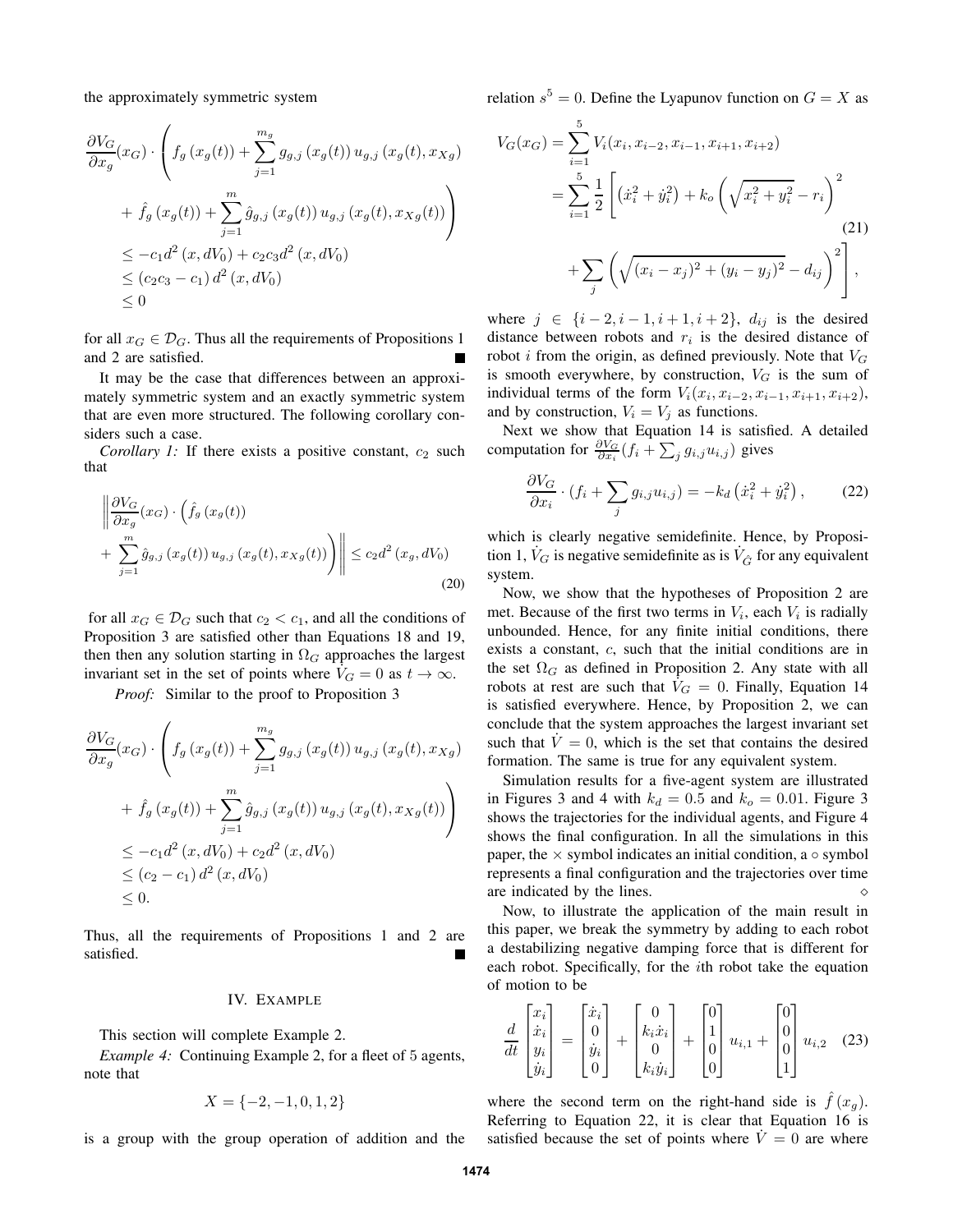

**Fig. 3.** Trajectories for distributed control for a five-vehicle system.



**Fig. 4.** Final formation for distributed control for a five-vehicle system.

the velocity of each robot is zero. Hence, the distance from this set is given by

$$
d(x_i, x_{Xi}) = \sqrt{\dot{x}_i^2 + \dot{y}_i^2}.
$$

Hence,  $c_1 = k_d$ . Furthermore,

$$
\frac{\partial V_g}{\partial x_i} \cdot \hat{f}(x_i) = k_i \left( \dot{x}_i^2 + \dot{y}_i^2 \right)
$$

so we may use Corollary 1 with  $c_2 = k_i$ . Hence, as long as each  $k_i \leq k_d$ , the conditions of Corollary 1 are satisfied and all solutions should converge to the desired formation. This is illustrated for a five robot system in Figures 5 (trajectories) and 6 (final positions) where  $k_i = \begin{bmatrix} 0.2 \\ 0.4 \\ 0.1 \end{bmatrix}$ .  $\begin{bmatrix} 2.5 \\ 0.45 \end{bmatrix}$ . Furthermore any other larger system with nine robots that is equivalent to this system will also converge to the desired formation. This is illustrated in Figures 7 and 8 with  $k_i =$  $[.2 \quad .4 \quad .1 \quad .25 \quad .45 \quad .1 \quad .1 \quad .2].$ 

## V. CONCLUSIONS AND FUTURE WORK

This paper extends the prior work of the author which considers stability of classes of symmetric systems. The value of that prior work was that if a controls engineer checks the stability of only one symmetric system, then it is automatically the case that stability of all symmetric systems



**Fig. 5.** Trajectories for distributed control for an approximately symmetric five-vehicle system.



**Fig. 6.** Final formation for distributed control for an approximately symmetric five-vehicle system.



**Fig. 7.** Trajectories for distributed control for an approximately symmetric nine-vehicle system.